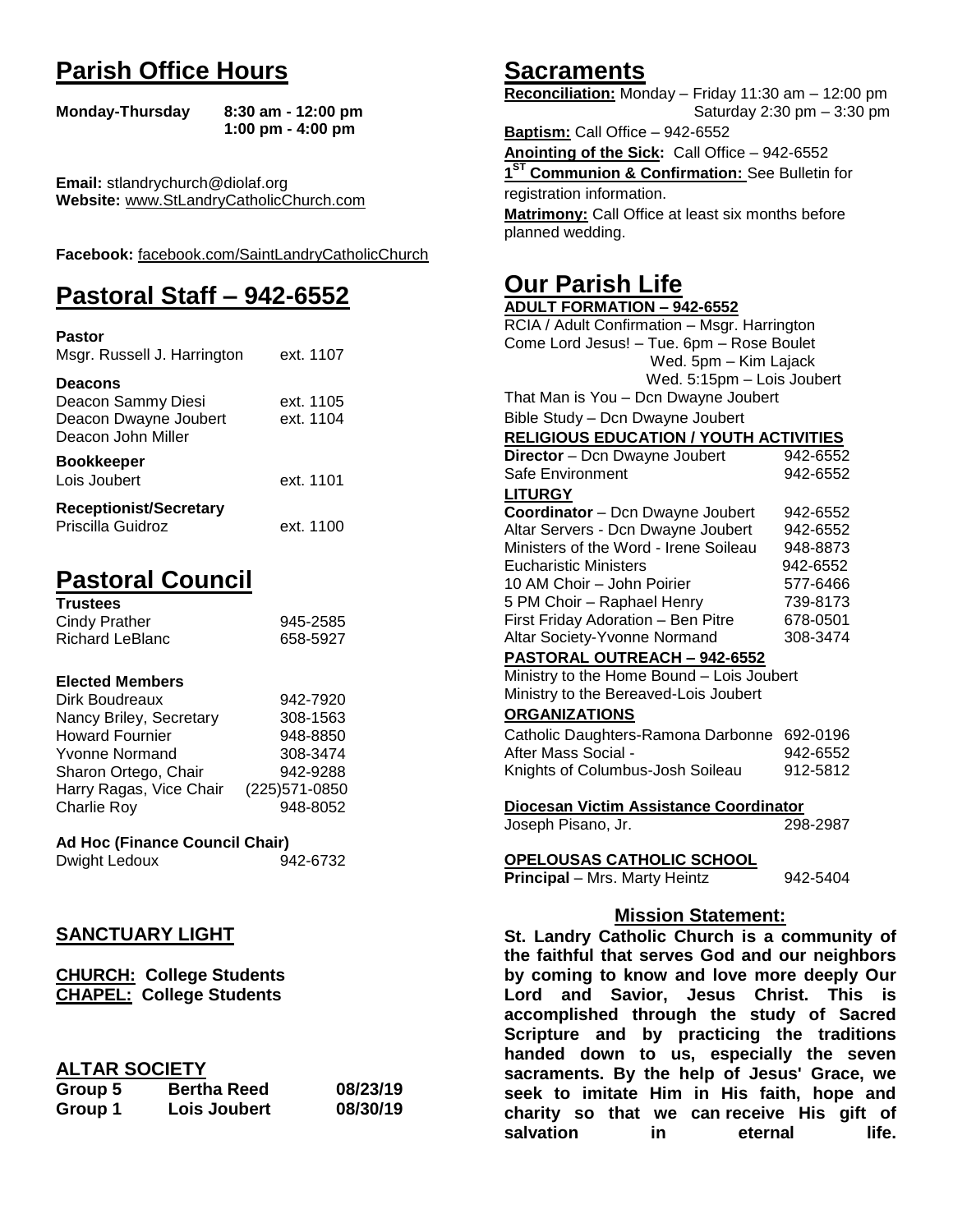# **Volume 68, No. 34 –** *Twentieth Sunday of Ordinary Time* **– August 18, 2019**

# *From the Desk of Msgr. Harrington…*

One of the best things about growing older is you get to tell stories about your early years and could care less if anybody listens or shows any real interest. It should be considered a right and privilege of the seasoned. I claim that right in today's reflection.

In the late nineteen-sixties when so many 'revolutions' were taking place in society and the world, I found myself in high school seminary in Lafayette. Very few high school seminaries exist anywhere in the United States these days. I think there are less than ten to be found.

Immaculata Minor Seminary was founded in the 1940s by Bishop Jules Jeanmard, our first bishop in the Diocese of Lafayette. The actual building now serves as the Chancery for the Diocese. When I served with Bishop O'Donnell, Bishop Jarrell and briefly with Bishop Deshotel as Diocesan Chancellor, my office had once been the study hall I was in my first two years of high school. Many times, I sat in my office and got the 'frissons' when I thought about those lonely Sunday afternoons trying to learn Latin conjugations, mathematical equations, French poetry, and do assigned spiritual reading without bouncing my head on the desk in frustration and despair. Homesickness would come in waves for us thirteen-year-olds who left home and family in search of a priestly vocation.

About once a month we would be rewarded with a 'town day' or a 'walk day'. For town days we could walk downtown to go shopping at Woolworth's or McCrory's. We could go to Abdalla"s or Heyman's, but we had very little money, so we avoided those places. We could also get in free at the Nona Theater or the Jefferson Theater for a movie. For walk days we were allowed to leave campus, but we could not enter a store or restaurant. We could walk around for a few miles, then return to the seminary. Sounds exciting, huh? But for us, it was exciting. It was a chance to leave and see the real world. At least that's how we felt. I remember walking on the new concrete slab of what would become the Northgate Mall. Makes me sound really old.

For those of us who went through the seminary high school experience, I think there was a whole love/hate dynamic that partially defined us. Two years ago, some of us got together who started seminary in 1967. It was wonderful to reminisce, laugh, regurgitate past resentments and simply to remember. A significant part of the human experience throughout the journey is the remembering. Somehow through all the myriad of memories, funny and sad, we discover the God who walks with us throughout the journey.

Jesus is the Incarnate Word, the Word-made-flesh. This means He is deeply embedded in our story. We see His movements throughout the dances we experience. A vital part of our spiritual journey is to discover and rediscover how He walked and danced with us. We are called to see how He walks and dances with us now, every moment, every day, every life. He chooses to be with us, not to admonish, but to lift us up. To hold us high. Recently I was reading a novel where the author was describing how beautiful Colorado was. God carved the valley then lingered. I think that's how He does with each of us. He breathes us into life, then lingers with us. He is mesmerized by the beauty He has created, the story He has crafted. He wants to live with us, because He takes delight in His artistry; in who we are and who we will become.

One day, when you're walking somewhere (a 'walk day') remember who is beside you. He is there because He takes delight in you. He is there because you are precious to Him. He is there because He loves you. Now remember that always.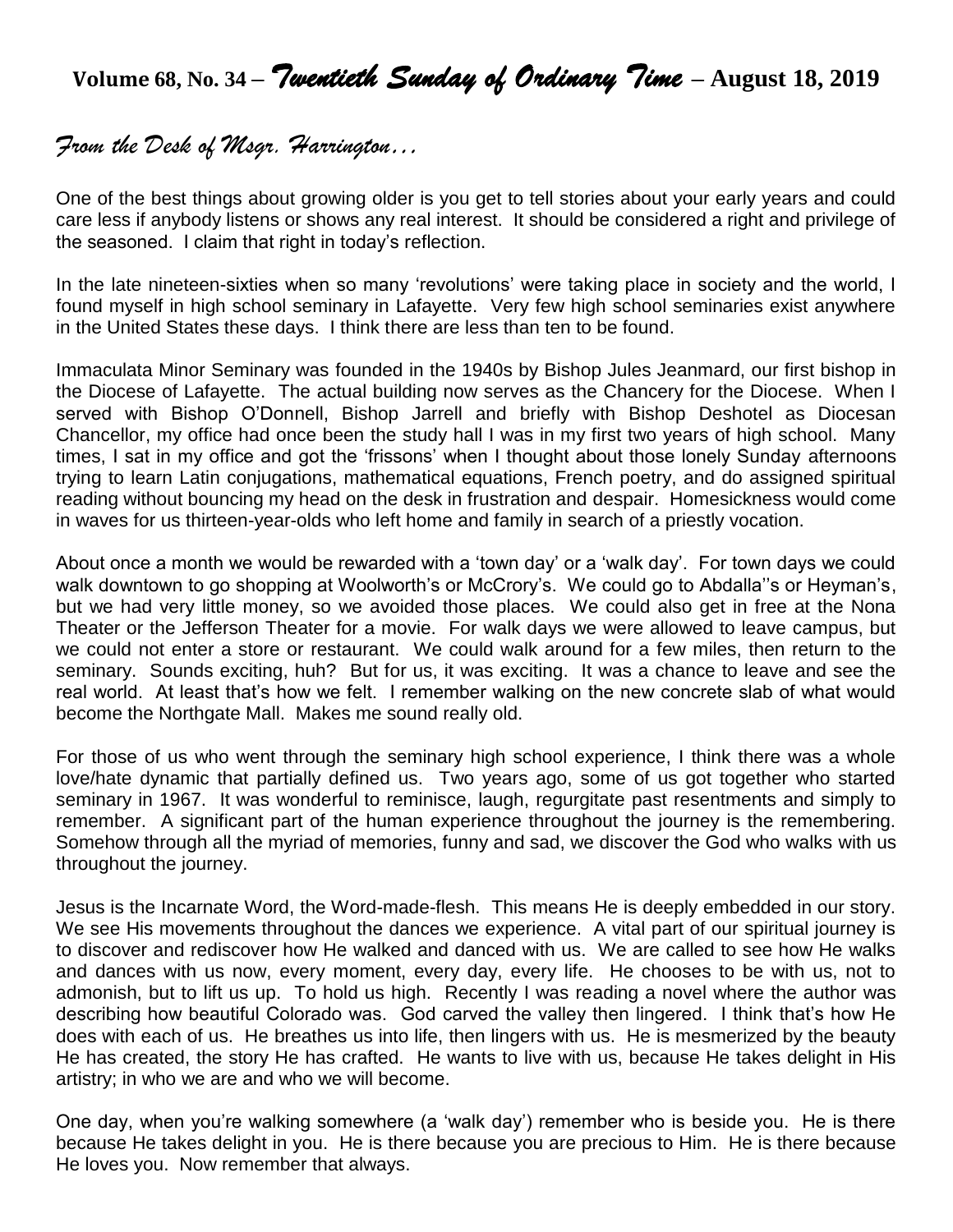## **POPE FRANCIS' INTENTIONS –**

**August - Families, Schools of Human Growth** That families, through their life of prayer and love, become ever more clearly "schools of true human growth."

#### **OFFERTORY COLLECTIONS – August 11, 2019**

| , wywo., ev .v                  |           |
|---------------------------------|-----------|
| <b>REGULAR</b>                  | \$9122.60 |
| <b>GOAL</b>                     | \$9000.00 |
| Maintenance & Repair Fund       | \$40.00   |
| <b>Carmelite Mission Appeal</b> | \$2493.94 |
| Poor & Needy                    | \$400.00  |
| <b>Bishop's Services Appeal</b> | \$577.00  |
| <b>OCS Foundation</b>           | \$10.00   |

Thank You for Your Generosity!

#### **2nd Collection**

**08/18/19** – No 2nd Collection **08/25/19** – OCS Foundation

#### **REMINDERS FOR THE WEEK**

**Sun. – 08/18**

- **Mon. - 08/19 5:45pm** Rosary @ Lafleur Monument
- **Tue. - 08/20 9:10am** OCS Mass **6:00pm** Come, Lord Jesus!
- **Wed. - 08/21 5:00pm** Come, Lord Jesus!
	- **5:15pm** Come, Lord Jesus!
- **Thu. - 08/22**
- **Fri. - 08/23 – Office Closed**

# **Sat. - 08/24**

**8:00am** Mass in **Valentin Hall**

## **READINGS FOR FAITH SHARING Twentieth Sunday in Ordinary Time**

**Jer 38: 4-6, 8-10** Because he demoralized the people, Jeremiah is condemned to death. **Psalm 40** "Lord, come to my aid!" **Hebrews 12: 1-4** We are surrounded by a cloud of witnesses, who can teach us how to struggle for glory. **Luke 12: 49-53** Jesus says: I have come to divide.

Jeremiah spoke truth to power and was nearly killed. Jesus admits he has come to sow discord; eventually he is crucified. But there is hope! Jeremiah was lifted out of the cistern. Jesus was raised from the dead. God will not abandon us. Let the words from Hebrews give us hope in the midst of our struggles: "Jesus endured such opposition…in order that you may not grow weary and lose heart."

## **PRAY FOR OUR SEMINARIANS**

| -Michael Vidrine                                     | St. John, Melville                                 |
|------------------------------------------------------|----------------------------------------------------|
| -Trey Fontenot                                       | Sacred Heart of Jesus, VP                          |
| -Garrett Broussard OLOGC, LC                         |                                                    |
|                                                      | Father, in your plan for our salvation you provide |
| shepherds for your people. Fill your Church with the |                                                    |
| spirit of courage and love. AMEN.                    |                                                    |

### **PRAY FOR A PRIEST EACH DAY**

| <b>Sunday, 08/18</b> | Fr. Jeremy Lambert, LC   |
|----------------------|--------------------------|
| <b>Monday, 08/19</b> | Fr. Michael Landry       |
| Tuesday, 08/20       | Fr. Oneil Landry         |
| Wednesday, 08/21     | Fr. Charles Langlois     |
| Thursday, 08/22      | Msgr. H.A. Larroque, JCD |
| <b>Friday, 08/23</b> | Fr. Korey LaVergne       |
| Saturday, 08/24      | Fr. Bernard Lebiedz, OSB |
|                      |                          |

Eternal Father, we lift up to You, these and all the priests of the world. Sanctify them. Heal and guide them. Mold them into the likeness of Your Son Jesus, the Eternal High Priest. May their lives be pleasing to You. In Jesus' name we pray. AMEN

### **AFTER MASS SOCIALS**

**Each Sunday, following the 8am and 10am Masses we gather in the South Sacristy of the church for coffee & donuts and FELLOWSHIP! Everyone is welcome! Please use the outside entrance near the southeast corner of the church. Please do not enter through the sanctuary. Please NO FOOD in any other area of the church.**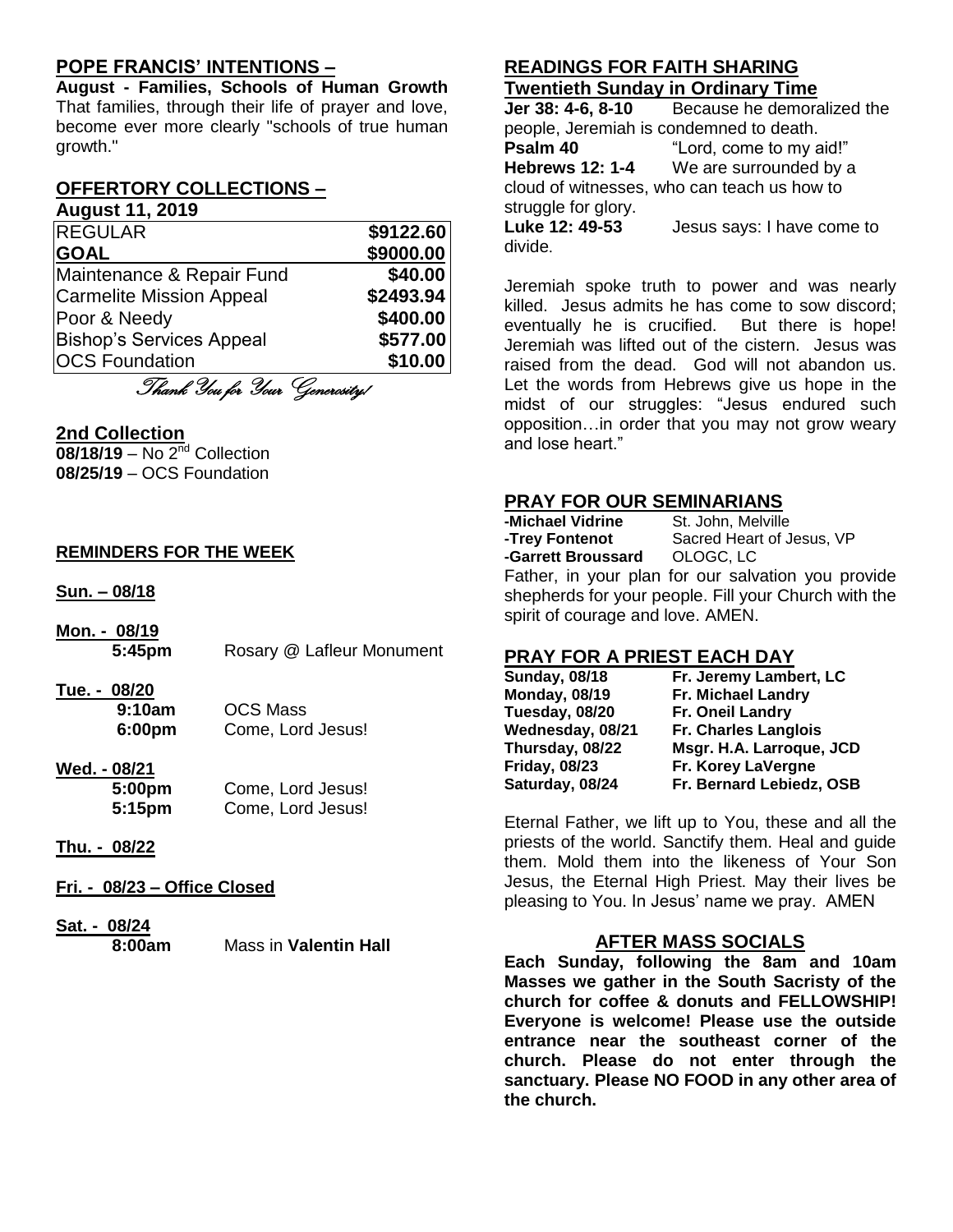# **MASS INTENTIONS**

#### **Saturday, August 17**

4:00pm Billie, Derbes & Hilda Soileau; Norris Leger, Toby & Winnie Lalonde & Family; Wayne, Jeanette & Jonathan Lalonde; Charles F. Going & Wm. Hatch Families; Carolyn M. Bertrand; Madelyn McKinney; Come, Lord Jesus Groups; Anna Lois Joubert; Ross Hulin; Patrick Murray Labbe; Janette Sylvester; Eli Thanh Huynh; Neal Whipp Family & Fr. Joseph C. DeLuca; Frank & Marguerite Miller; Barbara Burleigh Thibodeaux; Special Intention; Kermit Christ; Robert (Bob) Chachere

#### **Sunday, August 18**

**08:00am** Velta Dupre Bajat; Youle, Therese & John Ray Fontenot and Martin J. St. Amand; Patricia Ann Briggs; Paula Bellard (DA), Bernel, Arthur & Eva Fontenot; Eva Arnaud; Lonnie T. Ortego, Jr.; Nicholas Artall (BD); M/M John, John Jr., Jacob & Michael FaKouri, Brett & Jill Boullion & Family

**10:00am** Malcolm "Slick" & Margaret Martin; Hushel Bordelon; Mitchell Barron; M/M Lee Martin, Jon Martin & Loray Martin Bertrand & Rita Darby; Nita & J. Y. Bordelon Sr.; Lee & Beverly Faul & Mark Capone Jr.; Daniel & Louise LaGrange; Lawrence & Beatrice Sylvester Family; William "Billy" H Jarrell, Jr.; Carol, Joyce & Baby Ortego; Harriet H. Doucet; Lawrence Kelly & Darius & Zetta Deville; Lilly & Ernie (BD) McKinney; Irl White & Hazel White Hollier; M/M Ezra Martin & Denise Hull; M/M Emillian Bodin & Joyce Lagrange; Stephen Taylor; Guise Tran Ho; Dorothy (Vige) Lasseigne

**5:00pm** St. Landry Church Parishioners **Monday, August 19**

**12:05pm** Clevence Mott (DA) & Family; Nita & J. Y. Bordelon, Sr.;Jeffrey Miller (BD); Verna Wyble Burleigh (DA); Barbara (Bobbie) Mouton (DA)

### **Tuesday, August 20**

**12:05pm** Special Intention; Nita & J. Y. Bordelon, Sr.; Paul W. Fontenot & Family; Lucius & Harriet H. Doucet (WA)

#### **Wednesday, August 21**

**12:05pm** Father Joe Breaux; Nita & J. Y. Bordelon, Sr.

#### **Thursday, August 22**

**12:05pm** Timothy Manuel (BD) & Family; Nita & J. Y. Bordelon, Sr.

#### **Friday, August 23**

**12:05pm** Nita & J. Y. Bordelon Sr.; Doris T. Collins

#### **Saturday, August 24**

**08:00am** Michelle (BD) Naquin & Family; Nita & J. Y. Bordelon, Sr.

## **PRAYER INTENTIONS**

Rena Mae Angelle, Dannie Ardoin, Brenda & Dennys Baird, Camden Barnard, Victoria Barron, Addi Baquet, Eric Baquet, Mona Bernard, Rada Bono, Derek Bourque, James Buford Bergeron, Paula Bienvenu, Robert Bienvenu, Marty Billeaudeau, Randy Bordelon, Ricky Bordelon, Alexandra Boudreaux, Mildred D. Boudreaux, Joan Brady, Judy Smith Briscoe, Eden Broussard, Tammy Broussard, Nico Campbell, German Cardoza, Ronnie Collette, Liz Constanino, Betty Cormier, Leroy Darbonne, Glenda G. Darbonne, Christopher Darby, Francis "Flossie" David, Angie Dejean, Barbara Dopson, Lee Dubuc, Wanda Dupre, Glyn Durio, Willie Mae Emonet, Johnny Fontenot, Brandon Fuselier, Glenda Gaudet, Albert Going, Robert Going, Jr., Sarah Groth, Amelia Guillory, Gabrielle Hanson & Family, Norma Hargroder, Jeanette Harville, Carol Hebert, Scott Hebert, Eva Herbert, Corrace Hollier, Yola Huckaby, Rosalie Jackson, Bryan Fontenot, Jo Ann Jones, Leon Khan, Joyce LaCasse, Charles Kenneth Lalonde, Sr., Virgie Lanclos, Lisa Leblanc, Jenny Ledoux, Ronald Leger, Sawyer Leger, Paul Leleux, Margie Lintzen, Cassandra Marceaux, Malcolm Marcus, Kathy Martin, Verna Martin, Heather E. Matt, Sidney Matt, Taylor Morales, Glenda Moreau, Julia Ortego, Gene Paillet, Mary Paillet, Elliot Pavlovich, Belle Pitre, Glenda Pitre, Michelle Poulet, Butch Richard, Gerald Roy, Emery Richard, Jessie Richard, The Keith Richard Family, Geneva Scallon, Pap Roy, Jason Sonnier, Clara Smith, Elaine Soileau, Ronald Speyrer. Fred Stafford, Andrew Stelly, Audrey Stelly, Becky Sylvester, Andrew Tarleton, Richard Tatman, Ervin Thibodeaux, Margaret Thibodeaux, Brett Walker, Augustine Wilson, Brad Woodel, Evelyn Wyble, Caleb Zachary

**(It is diocesan policy that we must have permission from any individual that is to be placed on the list of intentions prior to their name being listed.)**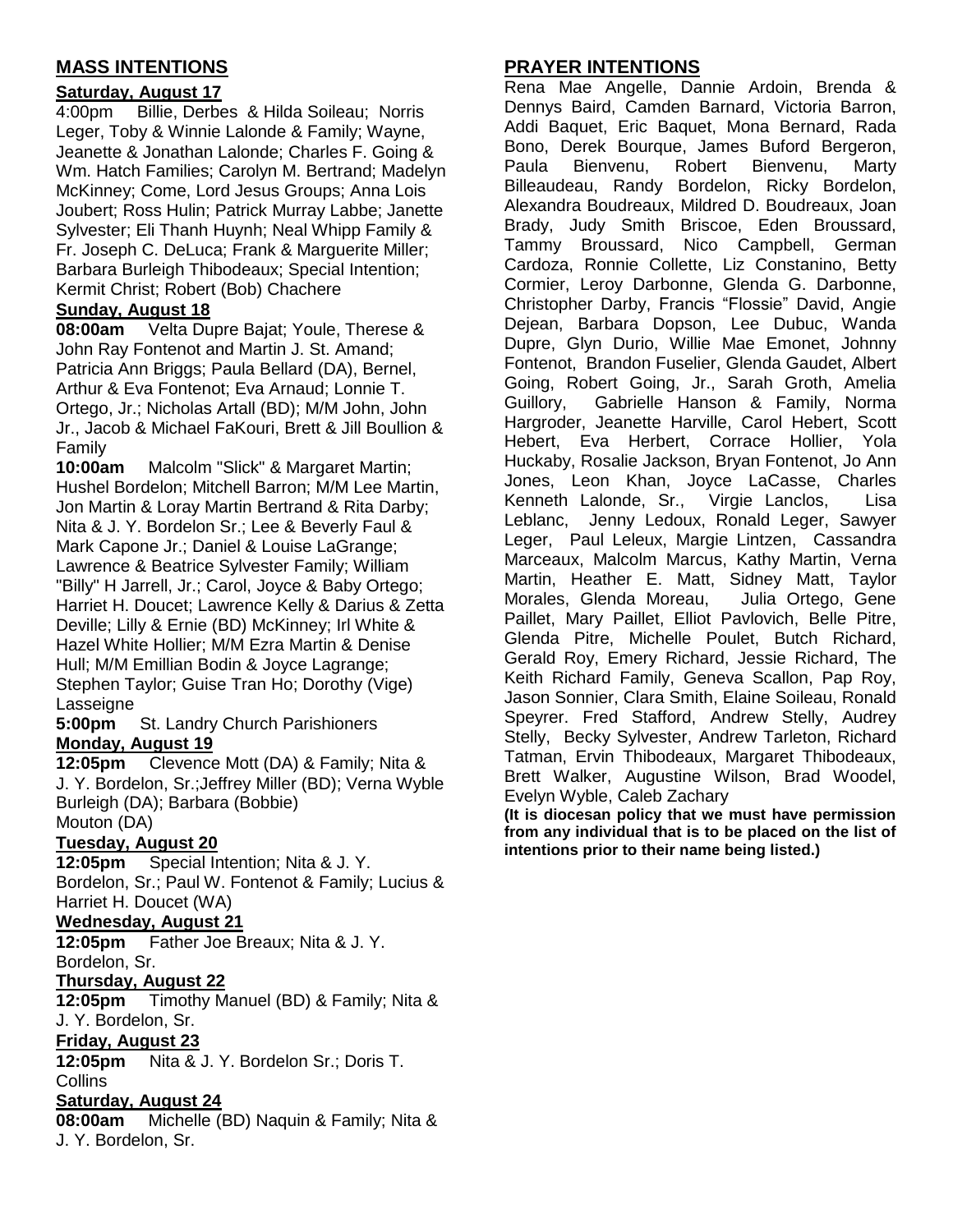## **YOUTH RELIGIOUS ED**

**Registration for this school year's Religious Education program is now in progress. Please come by the office in Valentin Hall to register your student before 8/29/19.**

#### **ALTAR SOCIETY**

**The Altar Society meets on the second Monday of every month at 5:15pm in Valentin Hall. We are always welcoming New Members to be a part of our mission to assist in beautifying our church for the sacred liturgies. Our next meeting will be in September! (Summer Break!) For more information call Yvonne Normand @ 337-308-3474 or Janis Courvelle @ 337-789- 0971.** 

#### **ALTAR SERVERS**

**We are always looking for more young people who desire to serve our Lord in this very important ministry! All Students who have made their 1st Holy Communion through HS are invited to become servers… Parents contact Deacon Joubert for more information.**

#### **MUSIC MINISTRY**

**We are always looking for new voices to enhance our ministry of liturgical music! If you feel called to share your talents in this capacity, call one of our choir directors – JP Poirior (337) 577-6466 or Rafael Henry (337) 739-8173, or call the parish office and someone will get with you!**

#### **KNIGHTS of COLUMBUS**

**The Knights of Columbus, Council #1173 meets on the second Thursday of each month. Call Josh Soileau (337)912-5812 if you are interested in joining.** 

#### **BIBLE STUDY**

**Bible Study sessions will begin in September. The sessions will be Mondays @ 10am & 6pm. Please call Deacon Joubert (942-6552) for more information.**

#### **HOLY GHOST YOUTH CONFERENCE**

**The SVD Associates of Holy Ghost Church are sponsoring the 3rd annual SVD Youth Day Conference on Saturday, 9/28/19 beginning at 7am at Holy Ghost Church in Opelousas. Students ages 10-19, as well pastors and youth ministers are invited to attend. Registration is \$20 and includes a t-shirt. Any questions should be directed to Holy Ghost Church @ 337-942-7232.**

#### **ONLINE CATECHESIS**

**The Diocese of Lafayette has partnered with Franciscan University in Steubenville, Ohio, to give everyone in the diocese access to workshops that can help in their religious formation. Although some of the workshops are geared towards teachers, many simply give information on topics that many of us want to know more about (i.e. the Eucharist, Mary, New Testament, Old Testament). All you have to do is go to [www.franciscanathome.com/diolaf](http://www.franciscanathome.com/diolaf) to begin to create your account. The Office of Catechetics has a short 3 minute video on their webpage that will direct you on how to create an account. Our parish (or institution) has already been placed in the system, so all you have to do is create your personal account.**

#### **GRIEVING DADS**

**Red Bird Ministries is offering an overnight weekend retreat at The Lodge in Butte La Rose (1031 La Salle St, Breaux Bridge, LA) for grieving fathers to experience hope, healing, and fellowship. Follow Me, will be held on Friday, September 20 - Sunday, September 22, 2019. Retreat concludes on Sunday at 11 AM. Men who have experienced any form of child loss are invited (including miscarriage, still birth, and the loss of an infant, child, adolescent, or adult child). Early Bird Registration - \$125 by 8/15/19. Late Registration - \$150 by 9/8/19. Sponsorships are available. Space is limited. Register now at redbird.love/dadsretreat.**

#### **PRAYER FOR HURRICANE SEASON**

O God, Master of this passing world, hear the humble voices of your children. The Sea of Galilee obeyed your order and returned to its former quietude; you are still the Master of land and sea. We live in the shadow of a danger over which we have no control. The Gulf, like a provoked and angry giant, can awake from its seeming lethargy, overstep its conventional boundaries, invade our land and spread chaos and disaster. During this hurricane season, we turn to You, O loving Father. Spare us from past tragedies whose memories are still so vivid and whose wounds seem to refuse to heal with the passing of time. O Virgin, Star of the Sea, Our Beloved Mother, we ask you to plead with your Son in our behalf, so that spared from the calamities common to this area and animated with a true spirit of gratitude, we will walk in the footsteps of your Divine Son to reach the heavenly Jerusalem where a storm-less eternity awaits us.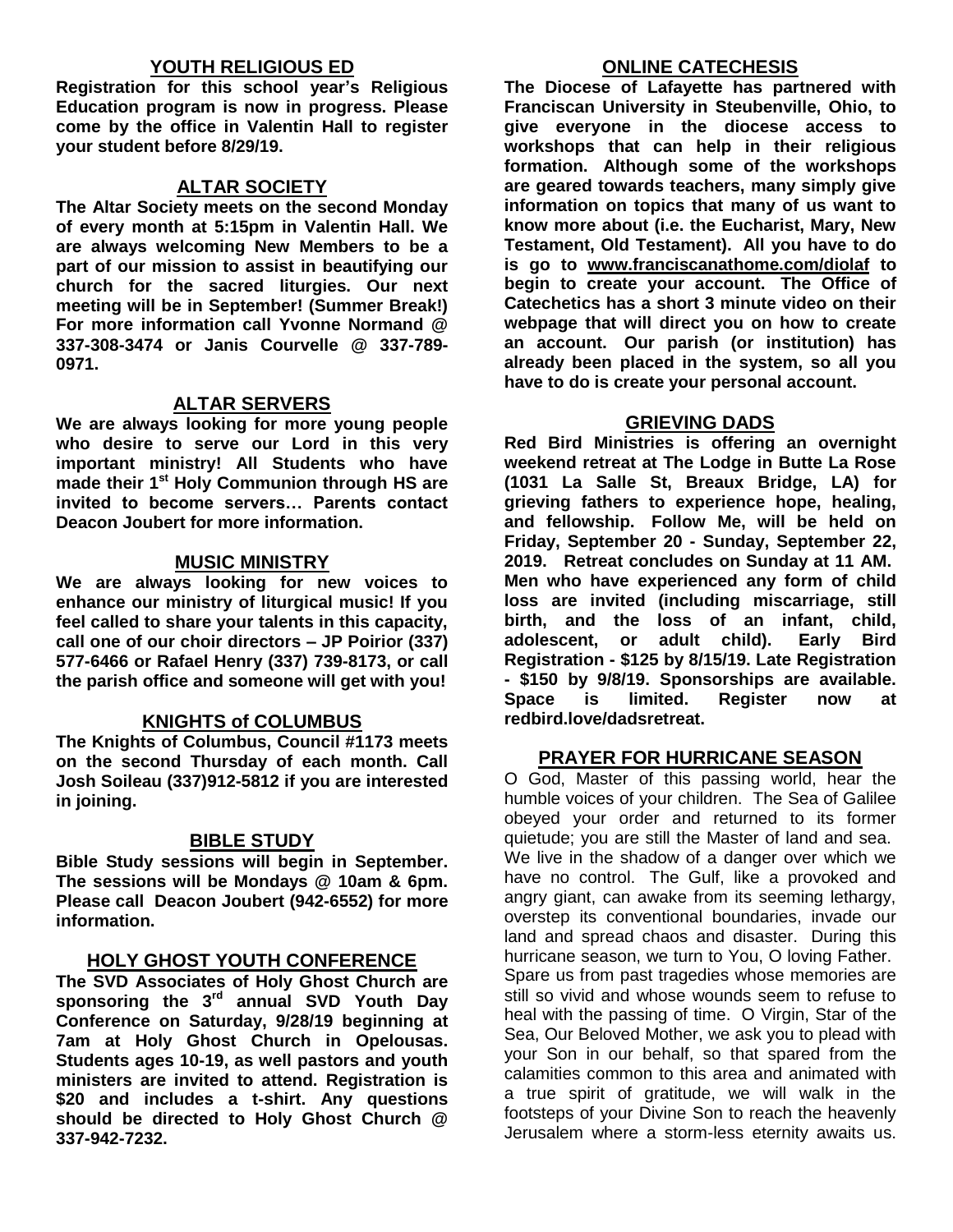# **EXTRA – ORDINARY MINISTERS**

#### **August 24/25**

**Saturday – 4:00pm** 

**Altar Servers:** Mark & Joseph Wilkes **Extra-ordinary Ministers of the Eucharist:**  Regena Stelly, Michelle Naquin, Didier Hargroder, Suzette Ellis, Alice Cormier

**Reader:** Charlie Roy

# **Sunday – 8:00am**

**Altar Servers:** Leigh Labrie, Beau & Ethan Stelly **Extra-ordinary Minister of the Eucharist:** Debbie Fay, Lois Joubert, Debbie Deshotel **Reader:** Dwight & Christine LeDoux **10:00am**

**Altar Servers**: Noah & Rylee Labruyere, Trip Blumrich **Extra-Ordinary Ministers of the Eucharist:**

Cynthia Guidry, Cindy Prather, Martha Moise, Peter Briggs

**Reader:** Nancy Briley, Chris Briley **5:00pm** 

**Altar Servers:** Mia Fuselier

**Extra-ordinary Ministers of the Eucharist:**

Glenn & Shawn LeBlanc, Marcelle Abshire, Jane Savoy **Reader:** Tanina Fuselier

## **OCS CORNER**

**School mass days have changed for this year. With the exception of special occasions, they will be held on Tuesdays at 9:10 am. The mass this week will be for preschool through fifth graders in St. Landry Catholic Church.** 

**On Saturday, the annual "OC Cheer Clinic" is set to begin at 8:30 am in the OC gym. Cost is \$30 with t-shirts at \$15. For more info, leave a message with Mrs. Artall at 942-5404 ext. 220 for a return call or email [artallj@ocsvikings.com.](mailto:artallj@ocsvikings.com)** 

**The Vikings look forward to their upcoming Jamboree on August 30 at St. Edmund's in Eunice. With "confidence", go Vikings!**